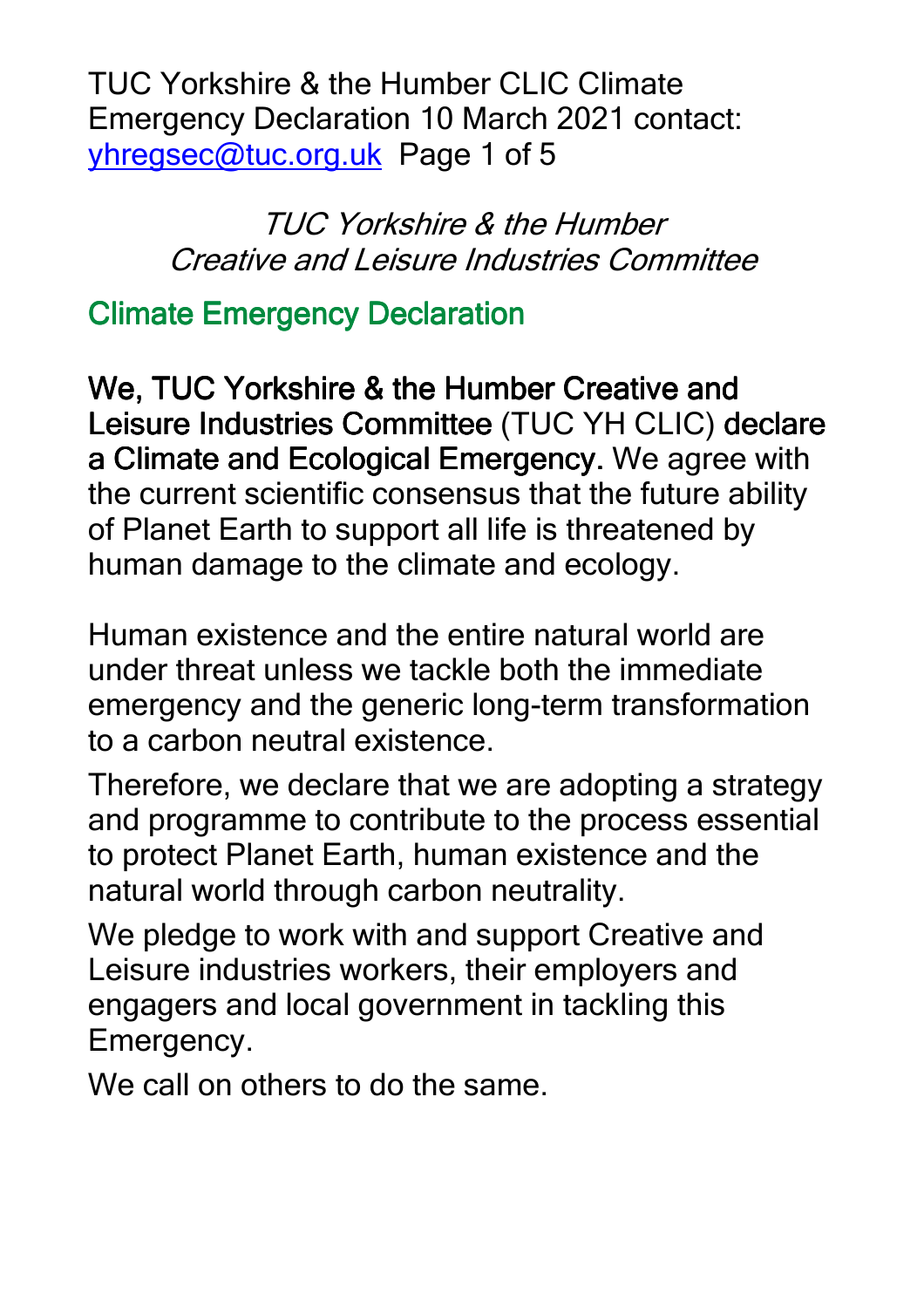TUC Yorkshire & the Humber CLIC Climate Emergency Declaration 10 March 2021 contact: yhregsec@tuc.org.uk Page 2 of 5

## We intend:

## 1. To be honest

All legislation and policies, governmental, corporate and cultural activities should reflect the current scientific consensus. Policies should be consistent and prioritise the urgency of universal change while striving to ensure perpetual carbon neutral existence **thereafter** 

Therefore, our personal and professional communications and activities will support current scientific consensus about the Emergency and the changes needed. They will be honestly conveyed, accurate and fair.

# $2.$  To act

Governments must enact legally binding policy measures to reduce emissions to net zero and to reduce consumption levels as a matter of urgency.

We will challenge policies and actions of local and national governments and their agencies, where we interact with them, that do not help to reduce emissions or consumption levels.

We will actively encourage Creative and Leisure Industries workers, their employers and engagers to imagine and model ways that can regenerate the planet's resources. Ideally, carbon neutrality would be achieved by 2025. However, we will endeavour to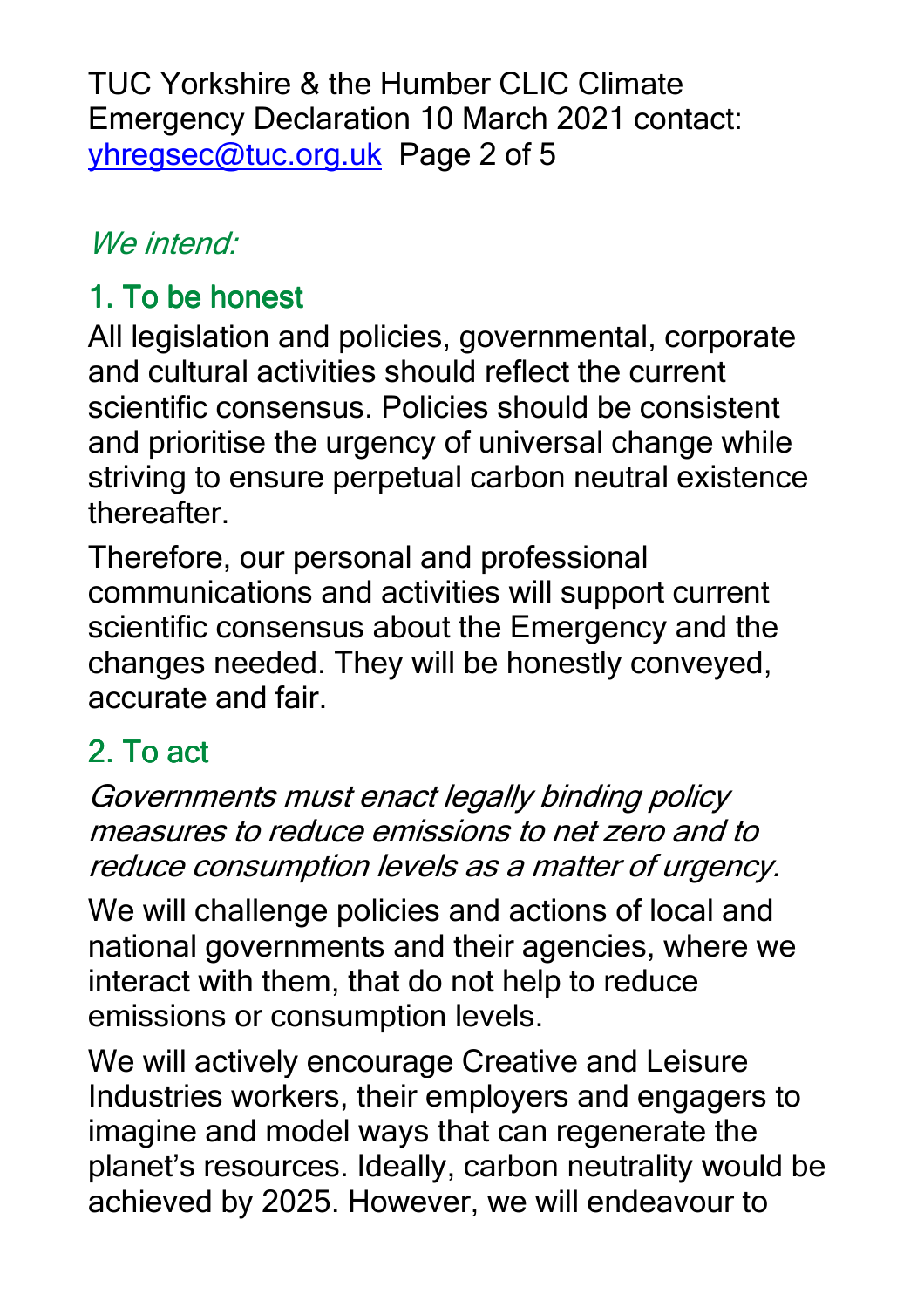TUC Yorkshire & the Humber CLIC Climate Emergency Declaration 10 March 2021 contact: yhregsec@tuc.org.uk Page 3 of 5

reduce our carbon emissions to net zero as soon as possible, but by 2030 at the latest.

We will do all we can to reduce our emissions to net zero by 2025 both as a committee and as individuals. We will encourage:

• all those elected to public or representative office;

• all those in administrative, executive, judicial and enforcement roles;

•all creative sector organisations and their workers, regardless of corporate or employment status to pursue governance and policies which achieve carbon neutrality as soon as possible, through all legitimate means open to us. We will peacefully challenge those who do not.

We believe that no one should lose their livelihood during or after the transition to carbon neutrality. Therefore we commit ourselves to work with and support all those affected to ensure that their employment conditions, opportunities, prosperity and happiness are not diminished.

### Specifically, we will:

•use future editions of the TUC YH Cultural Manifesto to call on individuals and organisations within the creative and leisure industries to declare a Climate Emergency;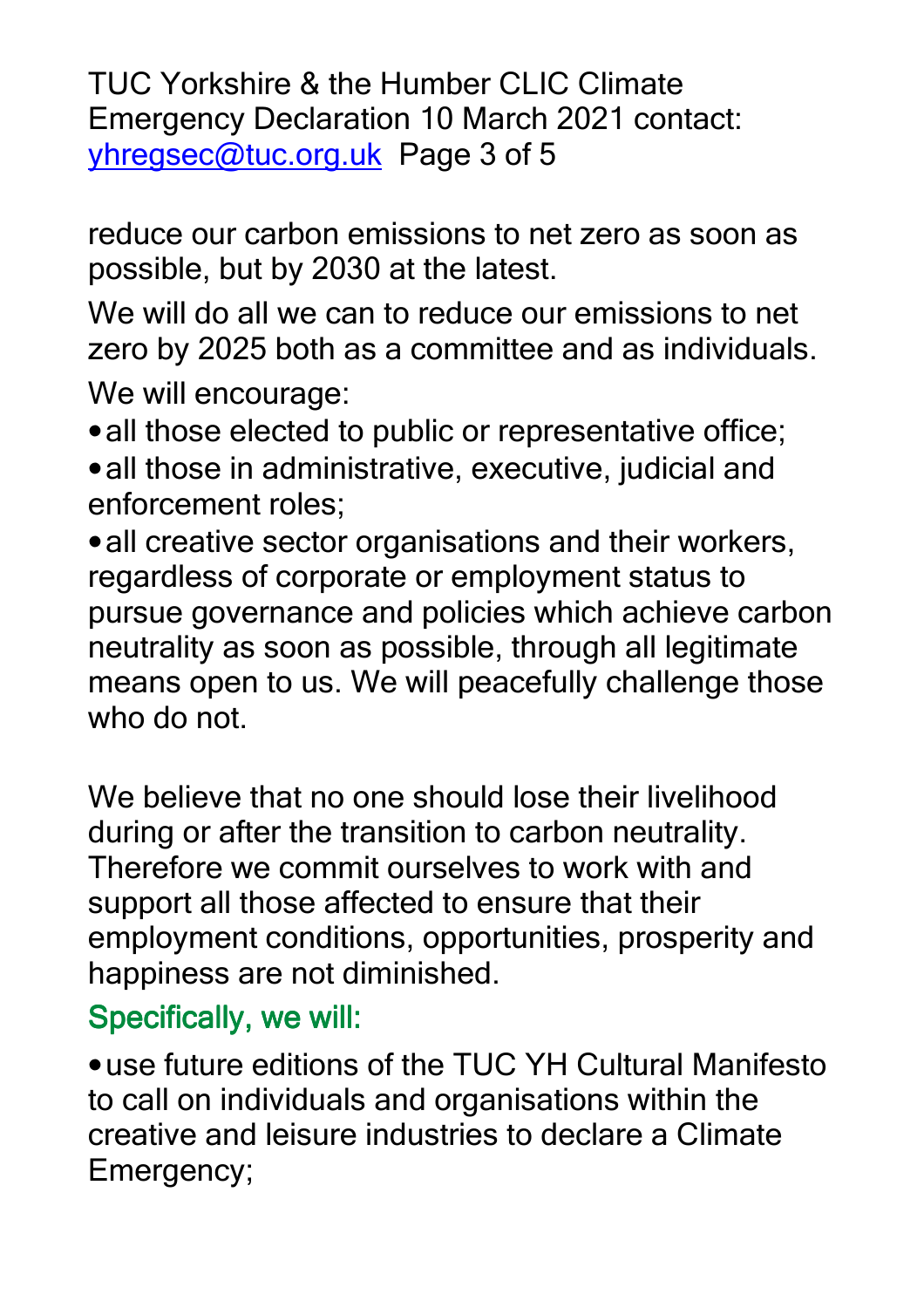TUC Yorkshire & the Humber CLIC Climate Emergency Declaration 10 March 2021 contact: yhregsec@tuc.org.uk Page 4 of 5

•urge such organisations, trade unions, and individuals to make and act upon declarations and add themselves to the Culture Declares Emergency web site as part of our other dealings with them;

•support organisations that commit themselves to the protection of workers' rights during the transition to universal carbon neutrality;

•link with creative and leisure sector individuals and organisations (in the region) who have declared a climate emergency or adopt short-, medium- and longterm carbon neutrality programmes to exchange information and to share policy and practice;

•evaluate our work in support of this Climate Emergency declaration regularly including by making the Climate Emergency a standing item at all our regular meetings.

•report annually on our work in support of this Climate Emergency declaration to the TUC YH Executive including recommendations for CLIC activities for the next 12-month period.

### 3. To promote equality and justice

Socio-economic inequality and exploitation cannot be separated from the degradation of the environment. The arts' positive role in facing up to climate change needs to be supported; the adverse environmental impact of cultural activities must be minimised.